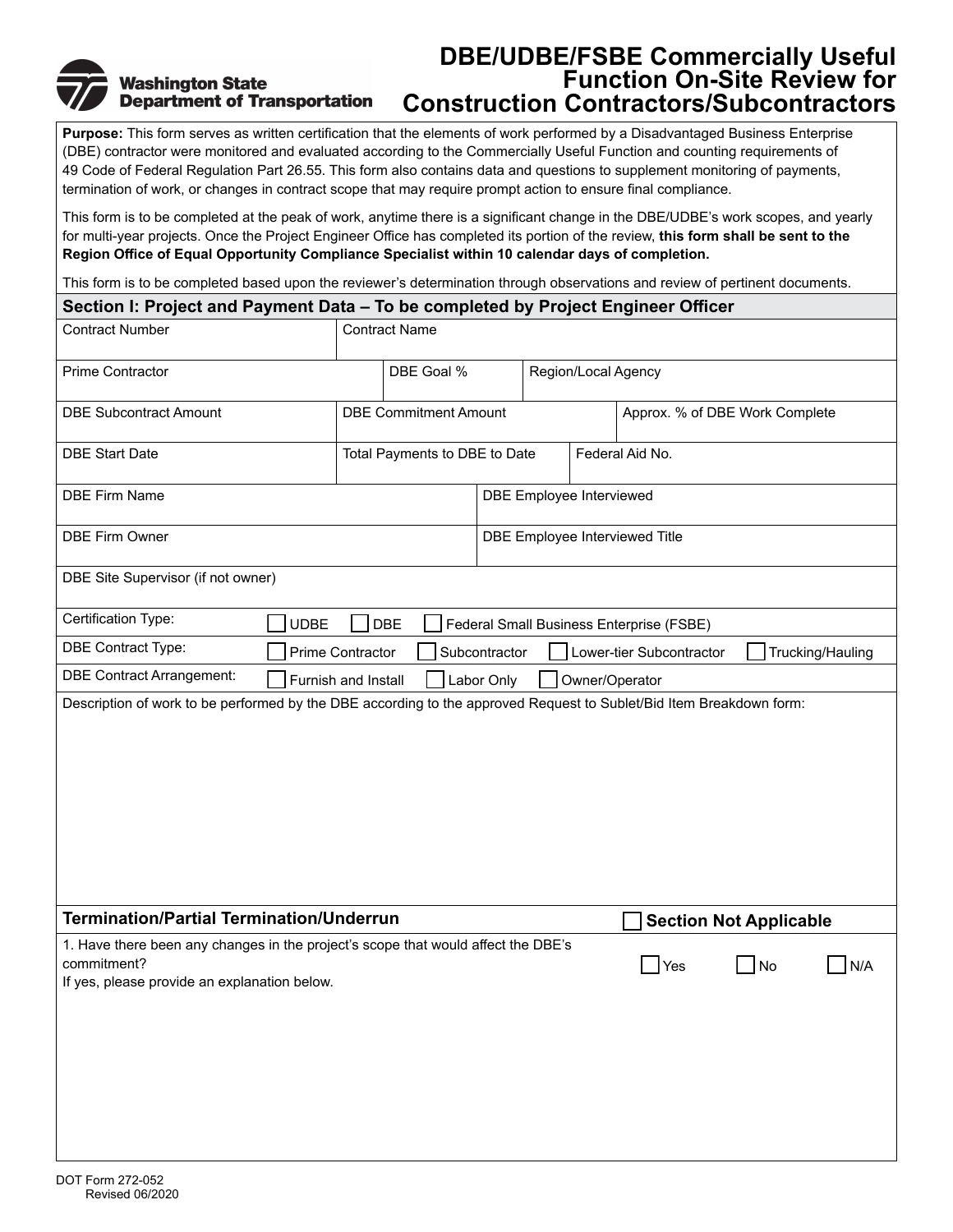| 2. Provide the dollar value of any work committed to the COA DBE that was terminated<br>or partially terminated, or was performed by another firm without WSDOT's prior written<br>consent.                      |                    |                   |                     |
|------------------------------------------------------------------------------------------------------------------------------------------------------------------------------------------------------------------|--------------------|-------------------|---------------------|
| 3. If written concurrence was not obtained, did the PEO deny payment to the prime for<br>work that was performed by another firm originally committed to the DBE?<br>If no, please provide an explanation below. | Yes                | $\blacksquare$ No | N/A                 |
| 4. Did the DBE perform at least 75% of its subcontract with its own forces?<br>If no, please provide an explanation below.                                                                                       | $\Box$ Yes         | N <sub>O</sub>    | N/A                 |
| 5. Were adjustments made in counting participation where the DBE itself subcontracted<br>any portion of its work to a non-DBE?<br>If no, please provide an explanation below.                                    | $\blacksquare$ Yes | $\Box$ No         | N/A                 |
| 6. Did the prime make every good faith effort to replace the value of work under the<br>commitment not performed by the DBE for any reason?<br>If no, please provide an explanation below.                       | $\Box$ Yes         | $\Box$ No         | N/A<br>$\mathsf{L}$ |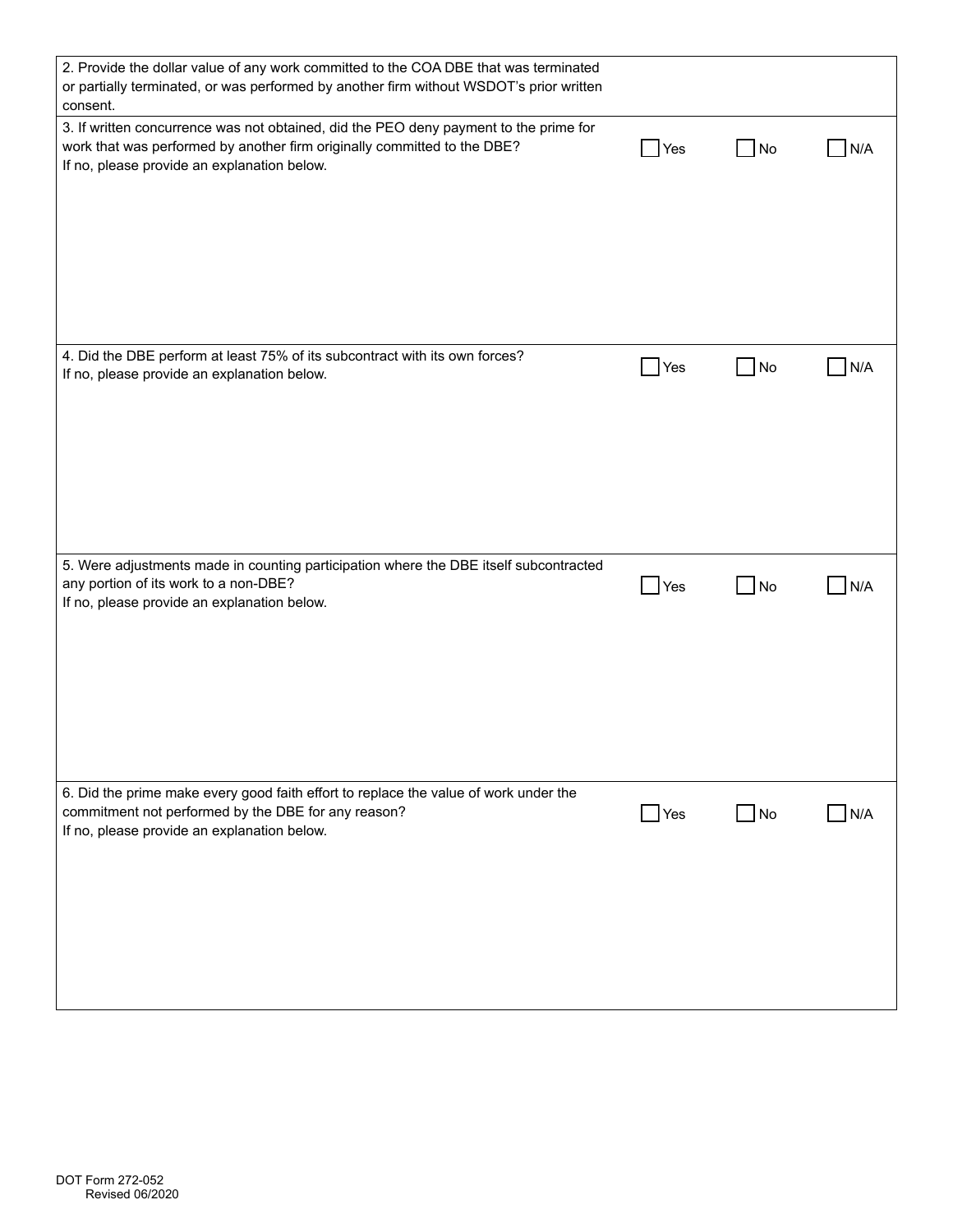| Section II: Project Engineer Office/Local Agency Observations and Interviews                                                                                                                                       |                    |                |     |  |
|--------------------------------------------------------------------------------------------------------------------------------------------------------------------------------------------------------------------|--------------------|----------------|-----|--|
| <b>DBE Employee Interview Questions</b>                                                                                                                                                                            |                    |                |     |  |
| 1. Is the person supervising you either the DBE firm owner or a Site Supervisor<br>employed by the DBE firm?<br>If no, please provide an explanation below.                                                        | Yes                | No             | N/A |  |
| 2. Does your Site Supervisor direct and schedule all work activities, including material<br>deliveries, without assistance from the Prime or upper tier contractor?<br>If no, please provide an explanation below. | Yes                | No             | N/A |  |
| 3. Do you work exclusively for the DBE firm on this project and not for any other<br>contractors performing work on this project?<br>If no, please provide an explanation below.                                   | Yes                | No             | N/A |  |
| <b>DBE Site Supervisor Questions</b> (if supervision not being performed by the DBE Owner)                                                                                                                         |                    |                |     |  |
| 4. As Site Supervisor, are you a regular, fulltime, employee of the DBE Firm?<br>If no, please provide an explanation below.                                                                                       | $\blacksquare$ Yes | N <sub>o</sub> | N/A |  |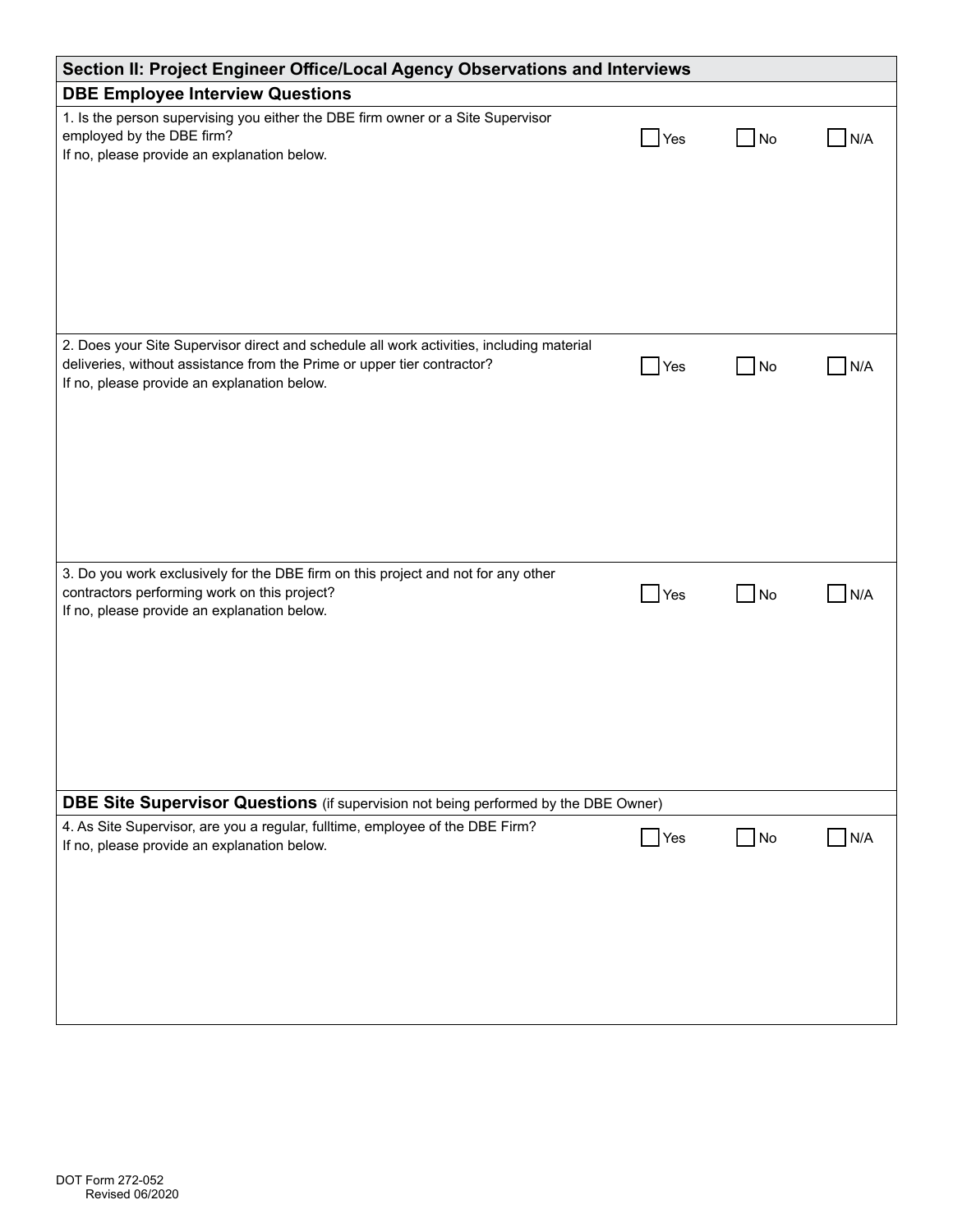| 5. Are you working for any other firms that are providing work on this project?<br>If yes, please provide an explanation below.              | Yes                | No                | N/A |
|----------------------------------------------------------------------------------------------------------------------------------------------|--------------------|-------------------|-----|
|                                                                                                                                              |                    |                   |     |
|                                                                                                                                              |                    |                   |     |
|                                                                                                                                              |                    |                   |     |
| Observations of the DBE firm's work on the project by the person conducting this On-Site Review                                              |                    |                   |     |
| 6. Is the DBE firm Site Supervisor on-site whenever the DBE employees are performing<br>work?<br>If no, please provide an explanation below. | $\blacksquare$ Yes | $\Box$ No         | N/A |
|                                                                                                                                              |                    |                   |     |
|                                                                                                                                              |                    |                   |     |
|                                                                                                                                              |                    |                   |     |
|                                                                                                                                              |                    |                   |     |
|                                                                                                                                              |                    |                   |     |
|                                                                                                                                              |                    |                   |     |
| 7. Does the DBE Site Supervisor appear to direct/control all work activities<br>subcontracted to the DBE?                                    | Yes                | <b>No</b>         | N/A |
| If no, please provide an explanation below.                                                                                                  |                    |                   |     |
|                                                                                                                                              |                    |                   |     |
|                                                                                                                                              |                    |                   |     |
|                                                                                                                                              |                    |                   |     |
|                                                                                                                                              |                    |                   |     |
|                                                                                                                                              |                    |                   |     |
| 8. Do the DBE employees appear to have the adequate knowledge/training/experience                                                            |                    |                   |     |
| to perform the subcontract work without assistance from the prime contractor or any                                                          | Yes                | $\blacksquare$ No | N/A |
| other contractor, WSDOT or Local Agency employee?<br>If no, please provide an explanation below.                                             |                    |                   |     |
|                                                                                                                                              |                    |                   |     |
|                                                                                                                                              |                    |                   |     |
|                                                                                                                                              |                    |                   |     |
|                                                                                                                                              |                    |                   |     |
|                                                                                                                                              |                    |                   |     |
|                                                                                                                                              |                    |                   |     |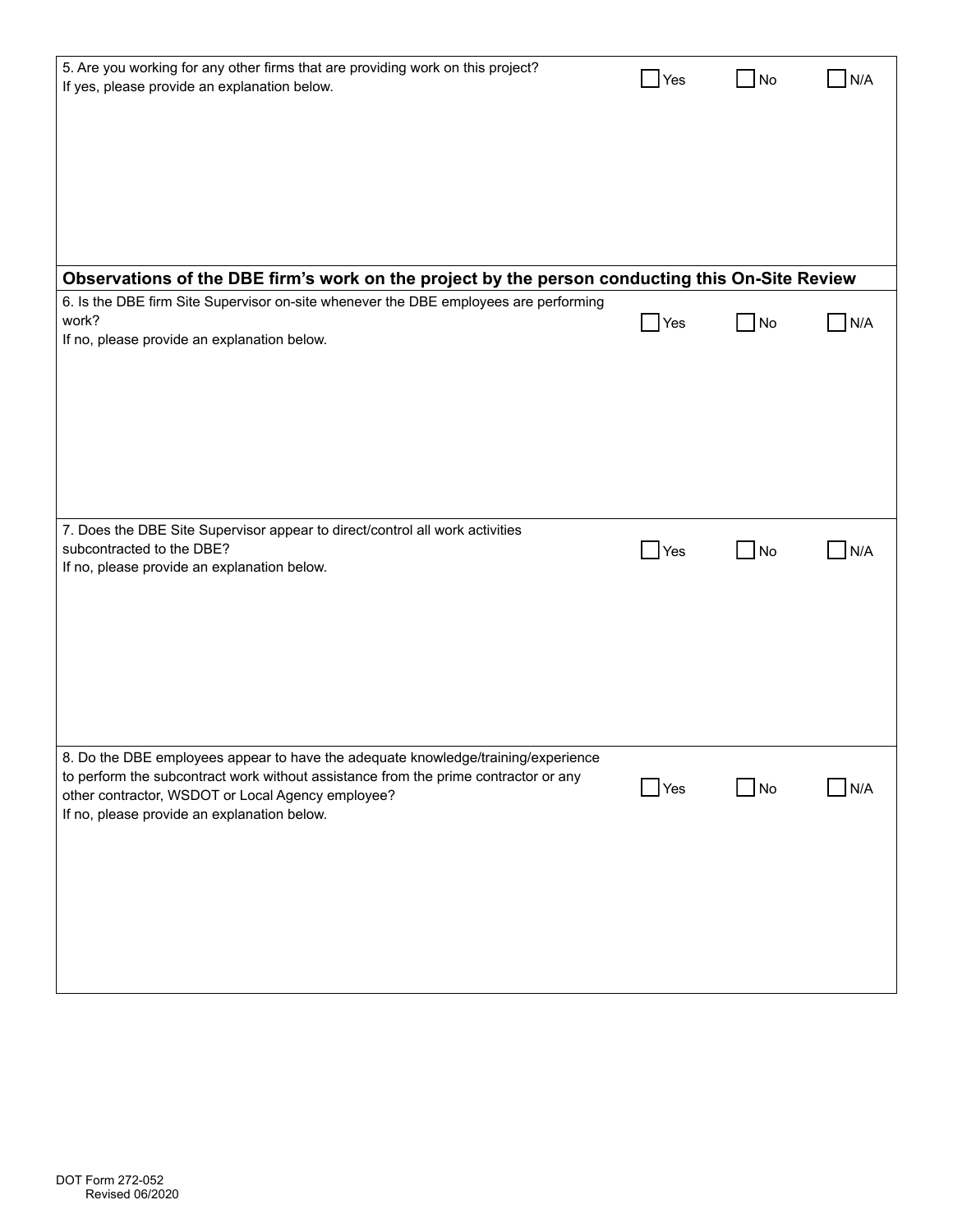| 9. Are the DBE employees working on a distinct element of work, independently, without<br>assistance from other firms working on the project to include the prime contractor?<br>If no, please provide an explanation below.                                                                                      | Yes        | <b>No</b>              | N/A |
|-------------------------------------------------------------------------------------------------------------------------------------------------------------------------------------------------------------------------------------------------------------------------------------------------------------------|------------|------------------------|-----|
|                                                                                                                                                                                                                                                                                                                   |            |                        |     |
| 10. Do all major pieces of equipment being used by the DBE firm have permanent<br>markings identifying it as belonging to the DBE firm?<br>If no, please provide an explanation below.                                                                                                                            | Yes        | <b>No</b><br>$\sim$ 10 | N/A |
|                                                                                                                                                                                                                                                                                                                   |            |                        |     |
| 11. For equipment being used by the DBE without permanent markings, were ownership<br>documents, such as registrations and lease/rental agreements verified to ensure that<br>the equipment is not being leased/rented from the prime or upper-tier subcontractor?<br>If no, please provide an explanation below. | Yes        | No                     | N/A |
|                                                                                                                                                                                                                                                                                                                   |            |                        |     |
| 12. Is the equipment being operated by the DBE firm under the direct supervision of the<br>DBE?<br>If no, please provide an explanation below.                                                                                                                                                                    | $\Box$ Yes | $\Box$ No              | N/A |
|                                                                                                                                                                                                                                                                                                                   |            |                        |     |
|                                                                                                                                                                                                                                                                                                                   |            |                        |     |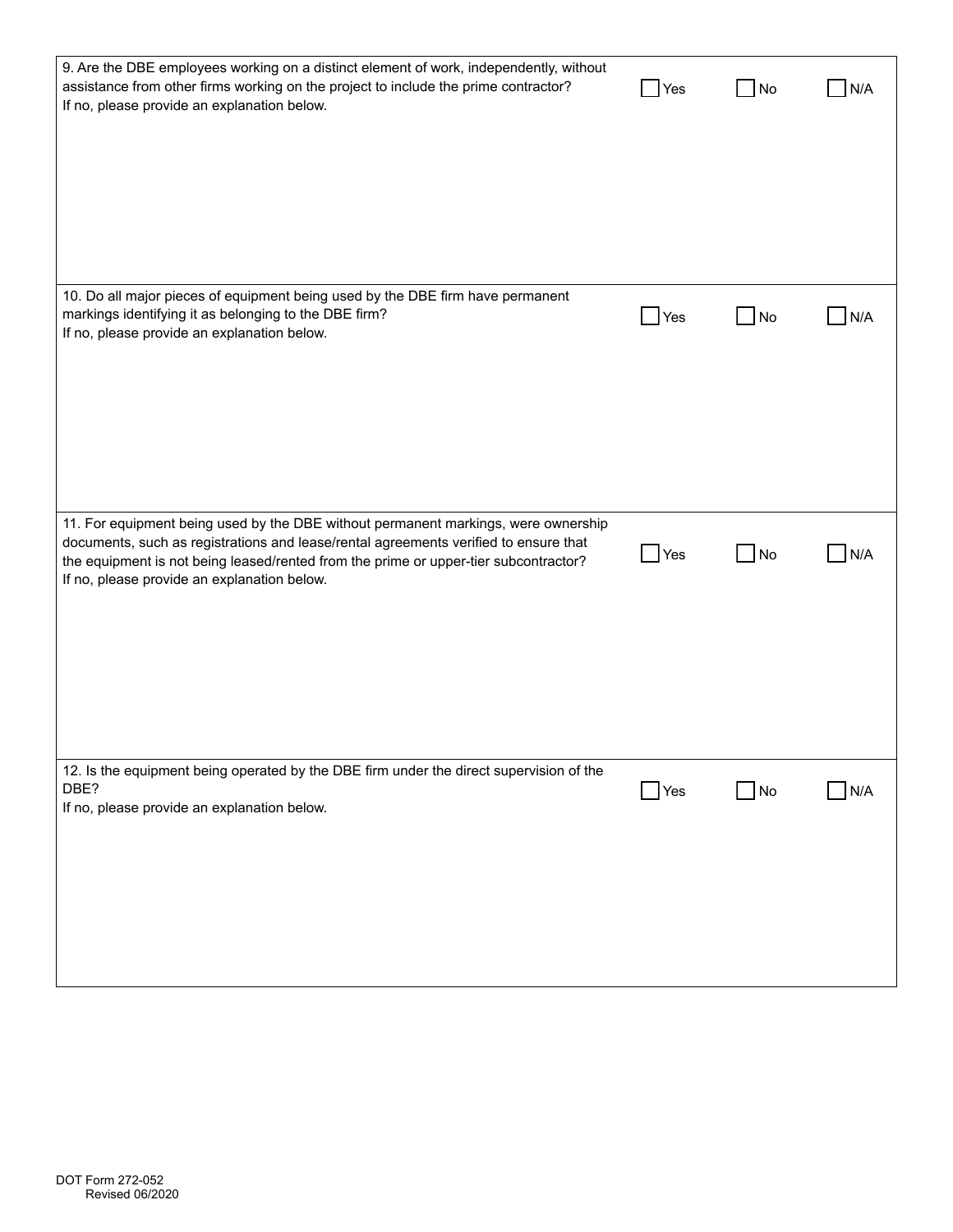| 13. Was the DBE present at the project to receive any material deliveries?<br>If no, please provide an explanation below.                                                                                            | Yes                | No                            | N/A |
|----------------------------------------------------------------------------------------------------------------------------------------------------------------------------------------------------------------------|--------------------|-------------------------------|-----|
| 14. Did the DBE have the necessary equipment to move their materials from any<br>storage or lay-down yard to the project site?<br>If no, please provide an explanation below.                                        | Yes                | No<br>$\blacksquare$          | N/A |
| Trucking/Hauling (Complete only if trucking/hauling is independent of another work<br>item)                                                                                                                          |                    | <b>Section Not Applicable</b> |     |
| 15. If the DBE firm is an owner-operator, are any of the DBE trucking/hauling operations<br>being performed by the owner?<br>If no, please provide an explanation below.                                             | Yes                | No<br>$\blacksquare$          | N/A |
| 16. Was at least one DBE-owned and operated truck used any time DBE subcontracted<br>trucking/hauling operations were being performed by the DBE firm on the project?<br>If no, please provide an explanation below. | $\blacksquare$ Yes | $\Box$ No                     | N/A |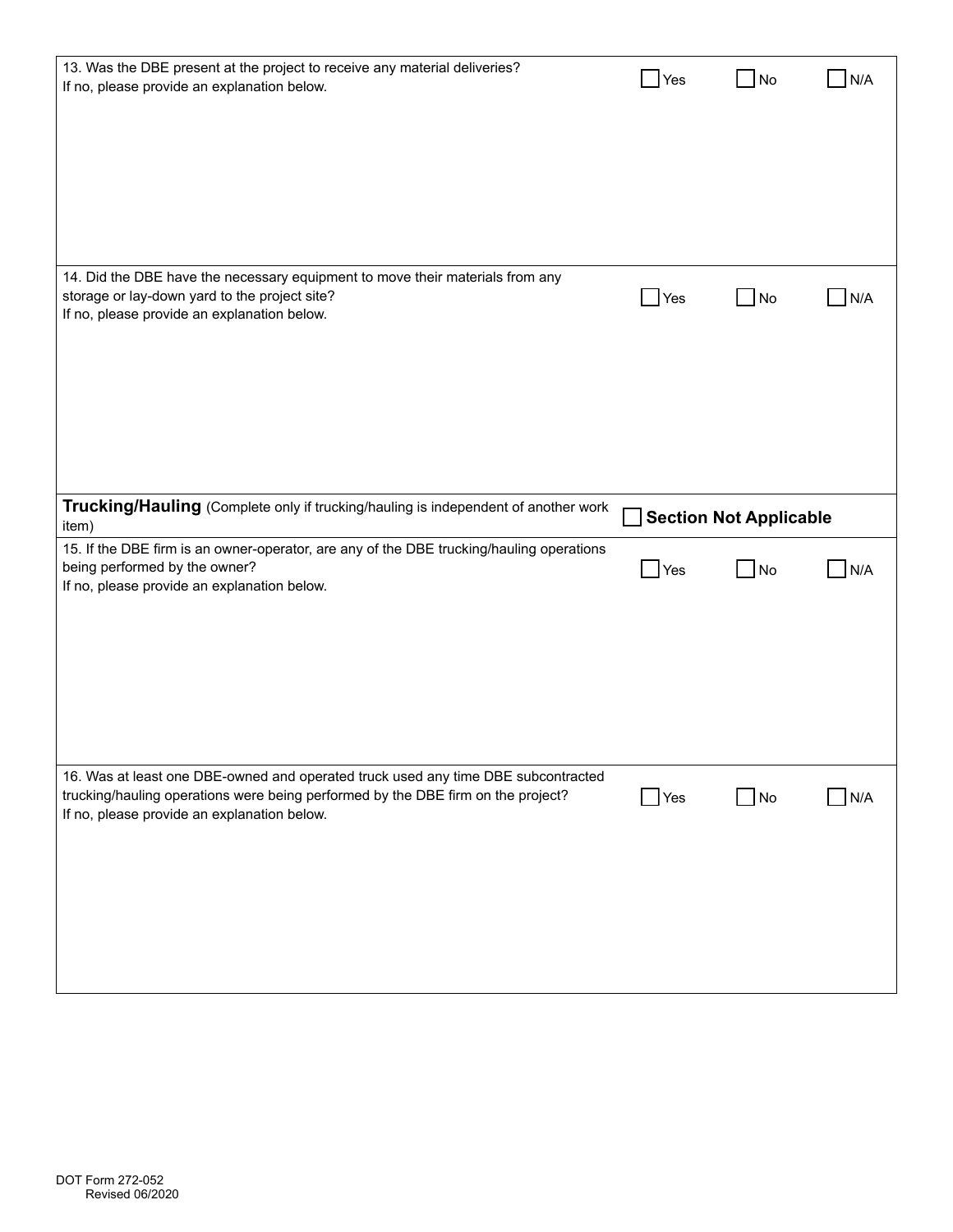| 17. Are any of the DBE trucking/hauling operations being performed by independent<br>owner-operators?<br>If no, please provide an explanation below.                                                                                                                                |           | Yes                | No   | N/A |
|-------------------------------------------------------------------------------------------------------------------------------------------------------------------------------------------------------------------------------------------------------------------------------------|-----------|--------------------|------|-----|
| 18. Were all trucks operated by DBE firm owner-operators, employees of the DBE or<br>lower-tier DBE, or leased and operated by DBE drivers and bearing the name and<br>USDOT identification (as appropriate) number of the DBE firm?<br>If no, please provide an explanation below. |           | $\blacksquare$ Yes | No   | N/A |
| 19. Were all DBE trucks performing work on the project listed on the DBE trucking log?<br>If no, please provide an explanation below.                                                                                                                                               |           | Yes                | No   | N/A |
| 20. For any DBE trucks performing work on the project that were not listed on the<br>trucking log, was the truck ownership information verified and documented?<br>If no, please provide an explanation below.                                                                      |           | $\blacksquare$ Yes | No   | N/A |
| <b>Project Engineer Office Personnel</b>                                                                                                                                                                                                                                            |           |                    |      |     |
| On-Site Inspection performed by:                                                                                                                                                                                                                                                    |           |                    |      |     |
| <b>Printed Name</b><br>Project Engineer Office Representative:                                                                                                                                                                                                                      | Signature |                    | Date |     |
| <b>Printed Name</b>                                                                                                                                                                                                                                                                 | Signature |                    | Date |     |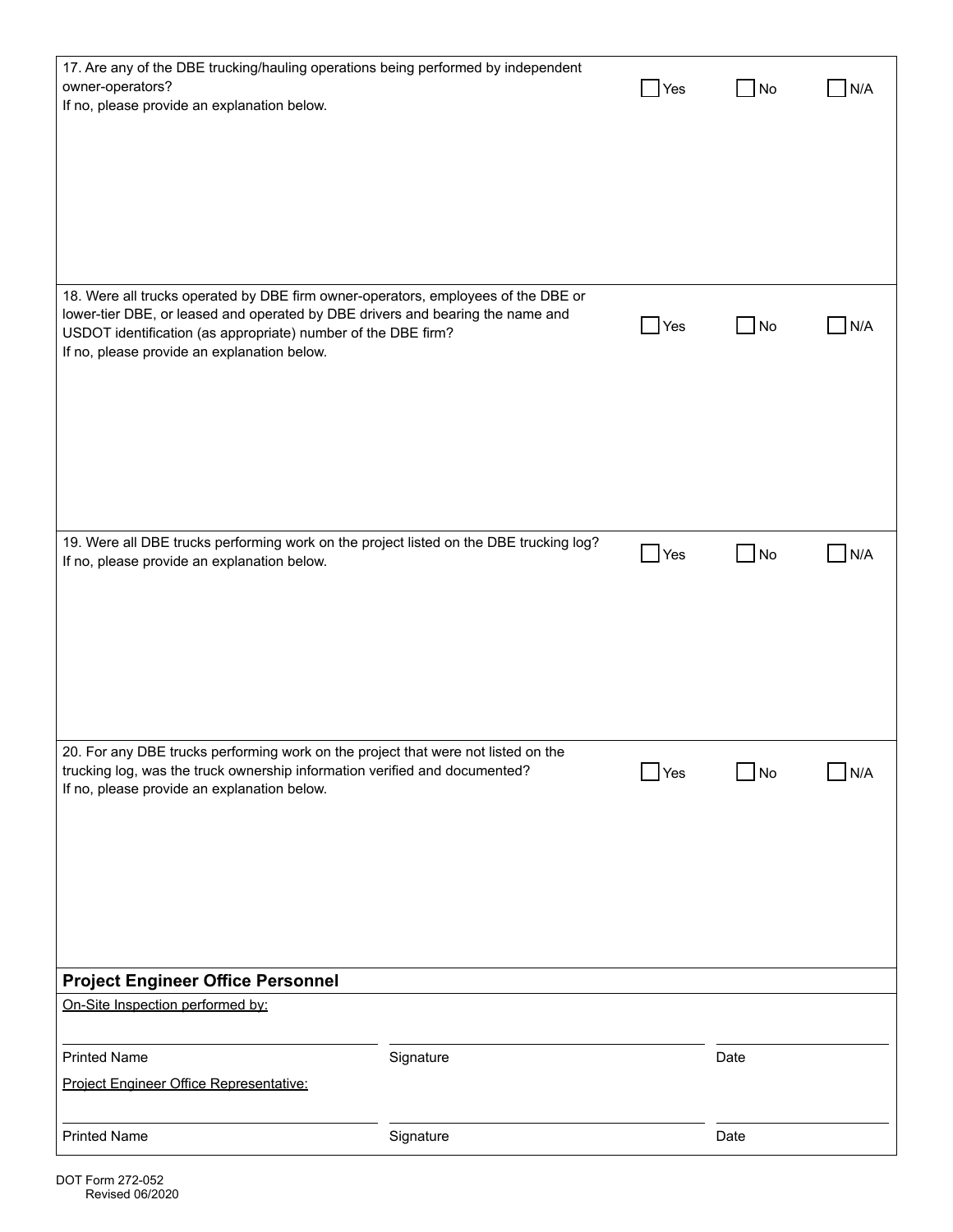| Section III: Office of Equal Opportunity Review and Evaluation                                                                                                                                         |                    |                |                        |
|--------------------------------------------------------------------------------------------------------------------------------------------------------------------------------------------------------|--------------------|----------------|------------------------|
| 1. Are the descriptions of work in the DBE's subcontract with the Prime consistent with<br>the Prime's Utilization Certification and Bid Item Breakout?<br>If no, please provide an explanation below. | <b>Yes</b>         | No.            | N/A                    |
| 2. Does the DBE subcontract define a distinct element of work with a corresponding<br>dollar value of the work to be performed?<br>If no, please provide an explanation below.                         | $\blacksquare$ Yes | N <sub>o</sub> | N/A                    |
| 3. Is the DBE certified by OMWBE, as noted with corresponding NAICS codes, for the<br>work to be performed by the DBE?<br>If no, please provide an explanation below.                                  | $\Box$ Yes         | $\Box$ No      | N/A<br><b>Contract</b> |
| 4. Is the Request to Sublet form for the DBE consistent with the subcontract, Utilization<br>Certification and the Bid Item Breakdown?<br>If no, please provide an explanation below.                  | Yes                | $\Box$ No      | N/A<br>$\mathcal{L}$   |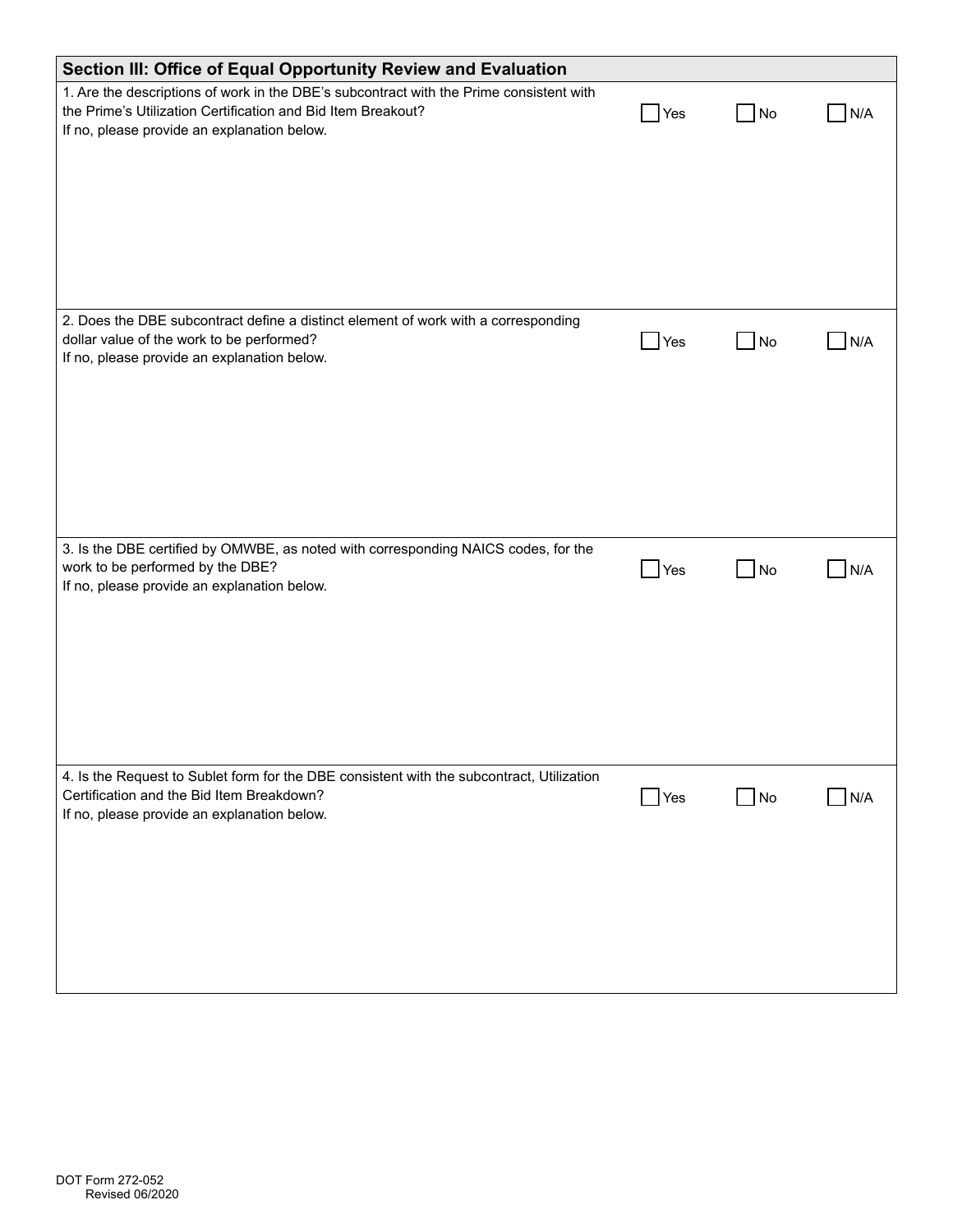| 5. Did the DBE firm perform at least 75% of its subcontract work with its own forces?<br>If no, please provide an explanation below.                                                                | $\blacksquare$ Yes | N <sub>o</sub>      | N/A |
|-----------------------------------------------------------------------------------------------------------------------------------------------------------------------------------------------------|--------------------|---------------------|-----|
|                                                                                                                                                                                                     |                    |                     |     |
|                                                                                                                                                                                                     |                    |                     |     |
|                                                                                                                                                                                                     |                    |                     |     |
| 6. If the DBE subcontracted part of its work to another firm, was that lower tier firm also<br>a certified DBE?<br>If no, please provide an explanation below.                                      | Yes                | $\Box$ No           | N/A |
|                                                                                                                                                                                                     |                    |                     |     |
|                                                                                                                                                                                                     |                    |                     |     |
|                                                                                                                                                                                                     |                    |                     |     |
| 7. Is the certified payroll for the DBE firm signed by an employee of the DBE and not an<br>employee of the prime or upper tier contractor?<br>If no, please provide an explanation below.          | $\bigcup$ Yes      | <b>No</b><br>$\sim$ | N/A |
|                                                                                                                                                                                                     |                    |                     |     |
|                                                                                                                                                                                                     |                    |                     |     |
|                                                                                                                                                                                                     |                    |                     |     |
| 8. Do the employees listed on the DBE certified payroll only appear on the DBE payrolls<br>and not on those of the prime or any other subcontractor?<br>If no, please provide an explanation below. | $\Box$ Yes         | $\Box$ No           | N/A |
|                                                                                                                                                                                                     |                    |                     |     |
|                                                                                                                                                                                                     |                    |                     |     |
|                                                                                                                                                                                                     |                    |                     |     |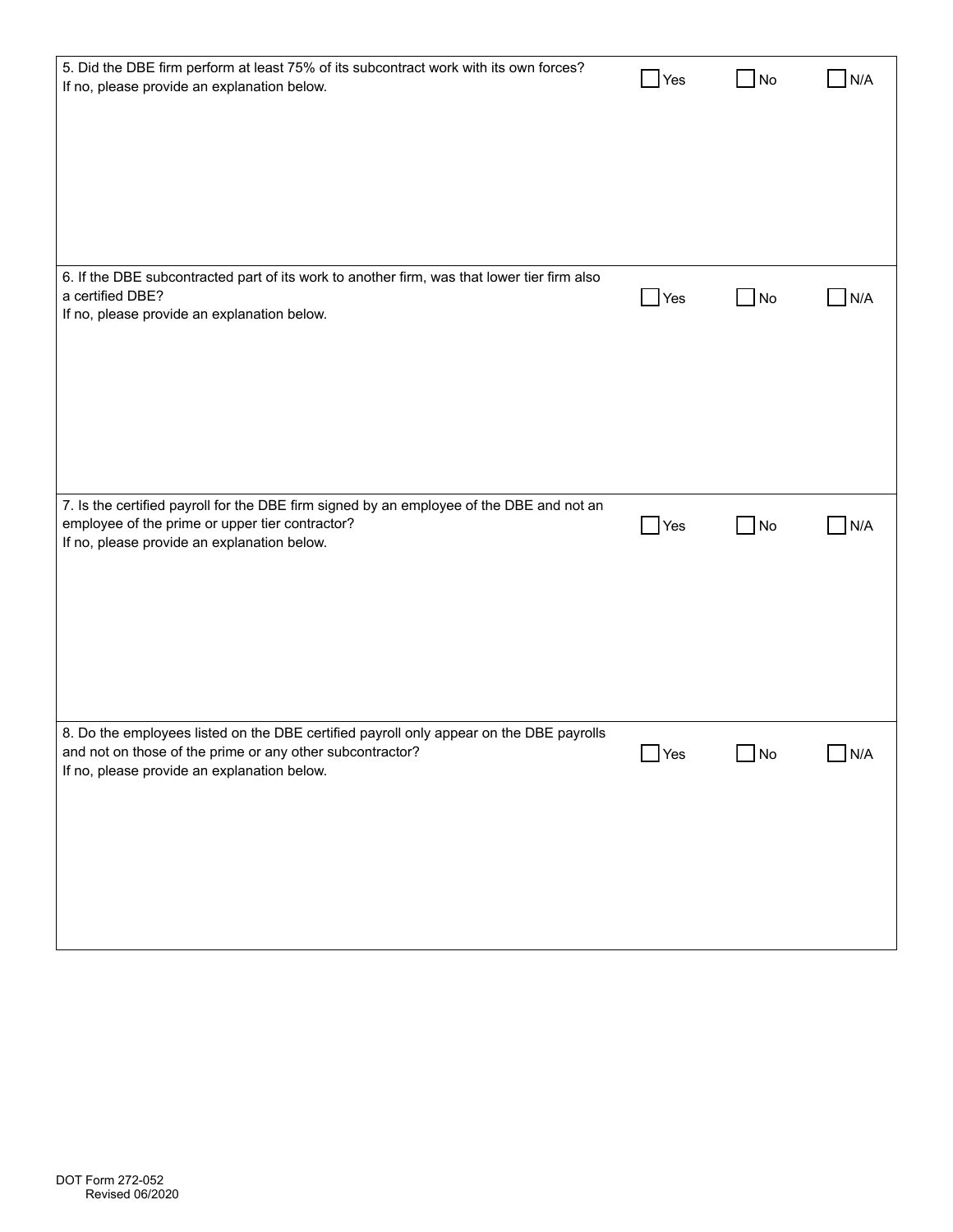| 9. Based on the payroll sample during the review period, is the number of DBE<br>personnel documented on the payroll consistent with the number documented on any<br>Inspector's Daily Report?<br>If no, please provide an explanation below.                            | Yes        | No                | N/A |
|--------------------------------------------------------------------------------------------------------------------------------------------------------------------------------------------------------------------------------------------------------------------------|------------|-------------------|-----|
| 10. If a DBE Site Supervisor was listed in response to this review, is the payroll listing<br>for that employee consistent with a supervisor (i.e. job description is supervisor, pay<br>commensurate with a supervisor)?<br>If no, please provide an explanation below. | Yes        | $\blacksquare$ No | N/A |
| 11. Do drivers of DBE trucks who are not owner-operators appear on the DBE payroll?<br>If no, please provide an explanation below.                                                                                                                                       | Yes        | No                | N/A |
| 12. Are material invoices for DBE related materials billed to the DBE owner/<br>representative?<br>If no, please provide an explanation below.                                                                                                                           | $\Box$ Yes | $\Box$ No         | N/A |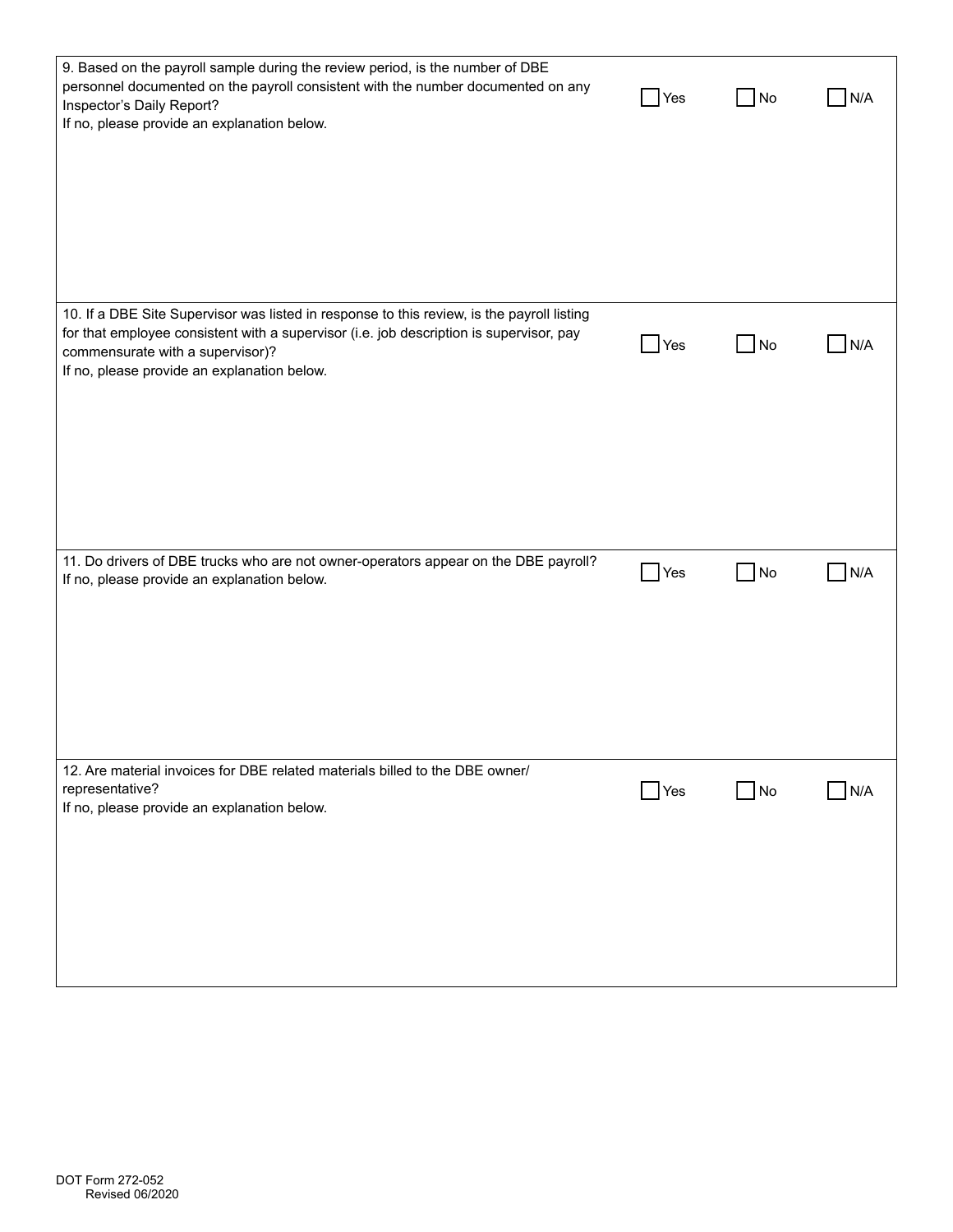| 13. Did the DBE purchase materials from a source other than the prime or one of its<br>affiliates?<br>If no, please provide an explanation below.                              | Yes           | $\blacksquare$ No | N/A |
|--------------------------------------------------------------------------------------------------------------------------------------------------------------------------------|---------------|-------------------|-----|
|                                                                                                                                                                                |               |                   |     |
|                                                                                                                                                                                |               |                   |     |
| 14. Did the proof of payment for materials obtained from the PEO show that payment<br>was made by the DBE firm?<br>If no, please provide an explanation below.                 | Yes           | $\Box$ No         | N/A |
|                                                                                                                                                                                |               |                   |     |
|                                                                                                                                                                                |               |                   |     |
| 15. If a joint check was used, was a joint check agreement approved by the PEO and<br>Region OEO prior to the check being used?<br>If no, please provide an explanation below. | $\rfloor$ Yes | $\blacksquare$ No | N/A |
|                                                                                                                                                                                |               |                   |     |
|                                                                                                                                                                                |               |                   |     |
| 16. Were material shipping documents addressed to the DBE?<br>If no, please provide an explanation below.                                                                      | Yes           | $\Box$ No         | N/A |
|                                                                                                                                                                                |               |                   |     |
|                                                                                                                                                                                |               |                   |     |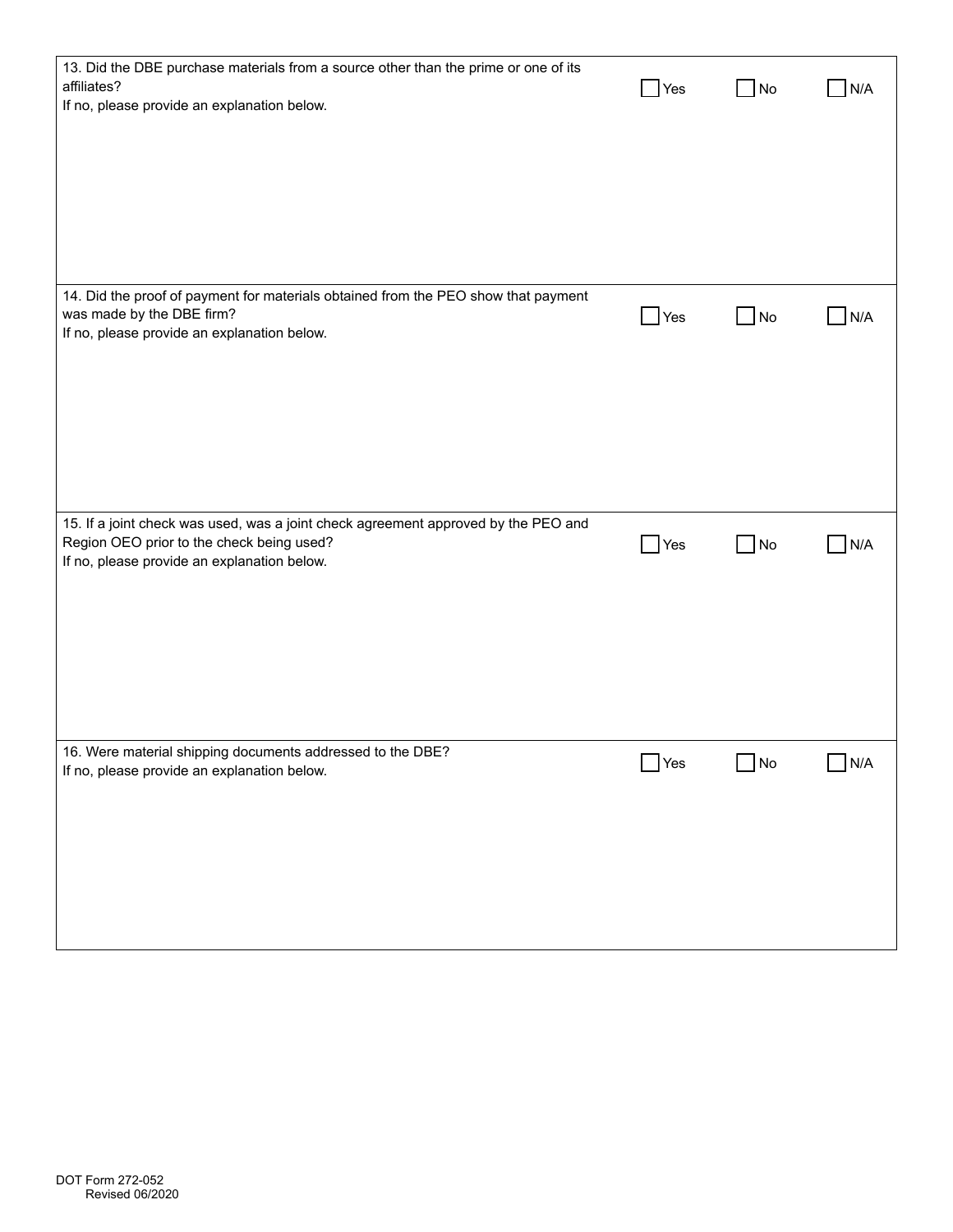| 17. For equipment without permanent markings, were ownership documents (i.e.<br>registrations, lease/rentals agreements) verified for equipment used on-site?<br>If no, please provide an explanation below.                                                   | Yes               | No             | N/A |
|----------------------------------------------------------------------------------------------------------------------------------------------------------------------------------------------------------------------------------------------------------------|-------------------|----------------|-----|
|                                                                                                                                                                                                                                                                |                   |                |     |
|                                                                                                                                                                                                                                                                |                   |                |     |
| 18. Was all of the equipment used by the DBE owned by the DBE firm or leased/rented<br>from a company other than the prime or upper tier contractor?<br>If no, please provide an explanation below.                                                            | $\bigcup$ Yes     | No             | N/A |
|                                                                                                                                                                                                                                                                |                   |                |     |
|                                                                                                                                                                                                                                                                |                   |                |     |
| 19. For trucking/hauling work, was at least one of the trucks used during DBE trucking<br>operations owned by the DBE firm as documented on the vehicle registration (i.e.<br>registered owner or legal owner)?<br>If no, please provide an explanation below. | $\big $ Yes       | <b>No</b>      | N/A |
|                                                                                                                                                                                                                                                                |                   |                |     |
|                                                                                                                                                                                                                                                                |                   |                |     |
| 20. Was the value of any non-DBE hauler's participation adjusted to allow only fees and<br>commissions and was the prime required to increase DBE participation to make up the<br>difference?<br>If no, please provide an explanation below.                   | $\mathsf{\r}$ Yes | N <sub>o</sub> | N/A |
|                                                                                                                                                                                                                                                                |                   |                |     |
|                                                                                                                                                                                                                                                                |                   |                |     |
|                                                                                                                                                                                                                                                                |                   |                |     |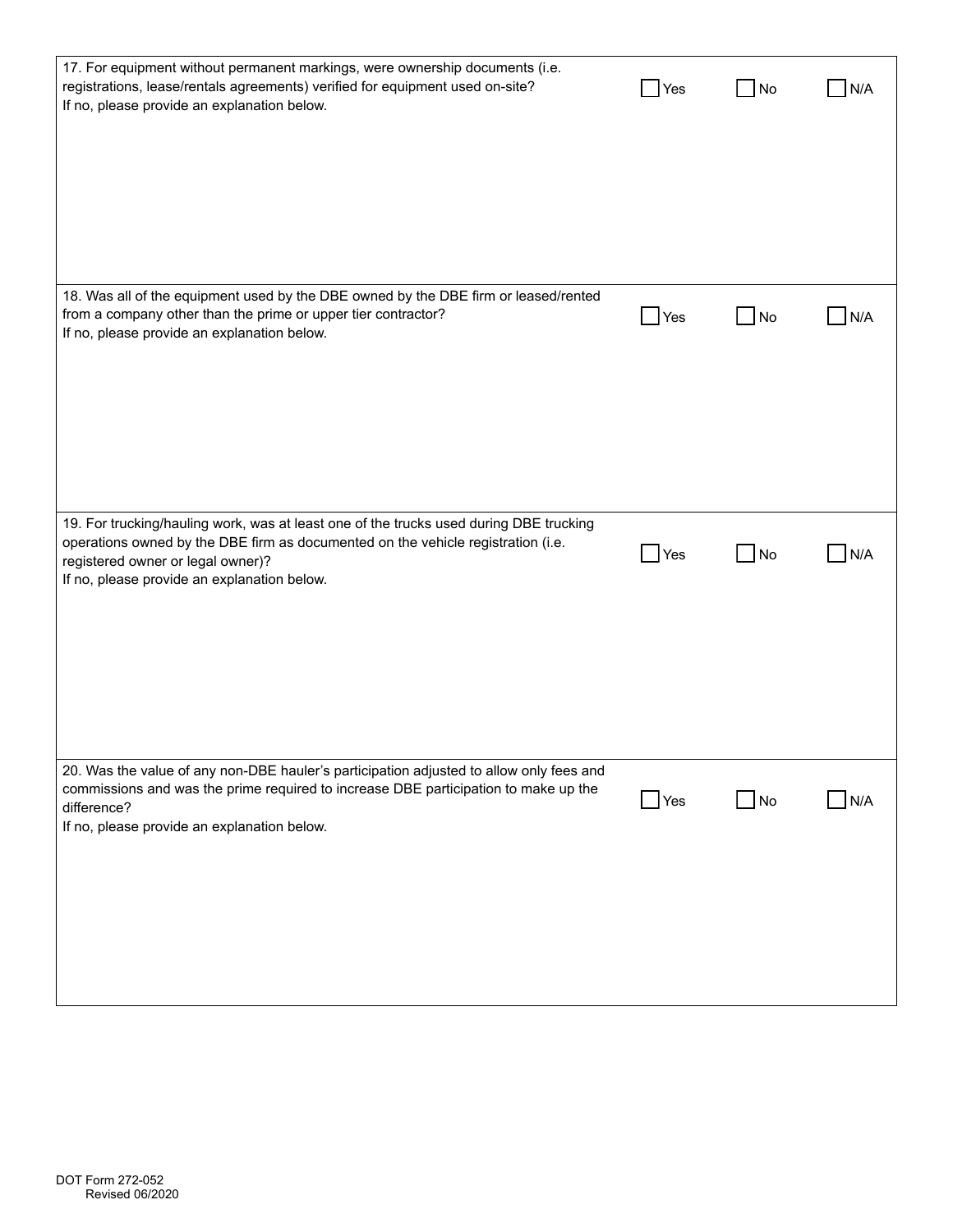| 21. Do the lease/rental/ownership documents provided by the PEO show that major<br>not the prime or upper tier contractor?<br>If no, please provide an explanation below.                                                                                                                             | equipment used by the DBE firm show the equipment as being leased by the DBE and        | <b>Yes</b>         | No         | N/A |
|-------------------------------------------------------------------------------------------------------------------------------------------------------------------------------------------------------------------------------------------------------------------------------------------------------|-----------------------------------------------------------------------------------------|--------------------|------------|-----|
|                                                                                                                                                                                                                                                                                                       |                                                                                         |                    |            |     |
| the prime or upper tier contractor.                                                                                                                                                                                                                                                                   | 22. If the answer to #21 above is NO, enter dollar value of equipment being leased from |                    |            |     |
| 23. Did the prime increase DBE participation to replace the value of equipment<br>borrowed or leased from the prime or upper tier contractor?<br>If no, please provide an explanation below.                                                                                                          | <b>Commercially Useful Function Determination</b>                                       | $\blacksquare$ Yes | <b>No</b>  | N/A |
| <b>Office of Equal Opportunity Personnel</b>                                                                                                                                                                                                                                                          |                                                                                         |                    |            |     |
| OEO Review performed by:                                                                                                                                                                                                                                                                              |                                                                                         |                    |            |     |
| <b>Printed Name</b>                                                                                                                                                                                                                                                                                   | Signature                                                                               |                    | Date       |     |
| Based on work observed and records reviewed, I have determined that the DBE listed in Section 1<br>performed independently in accordance with the requirements of 49 CFR § 26.55 and any commitment<br>by the prime to utilize the DBE as a condition of award.<br><b>OEO DBE Compliance Manager:</b> |                                                                                         |                    | <b>Yes</b> | No  |
| <b>Printed Name</b>                                                                                                                                                                                                                                                                                   | Signature                                                                               |                    | Date       |     |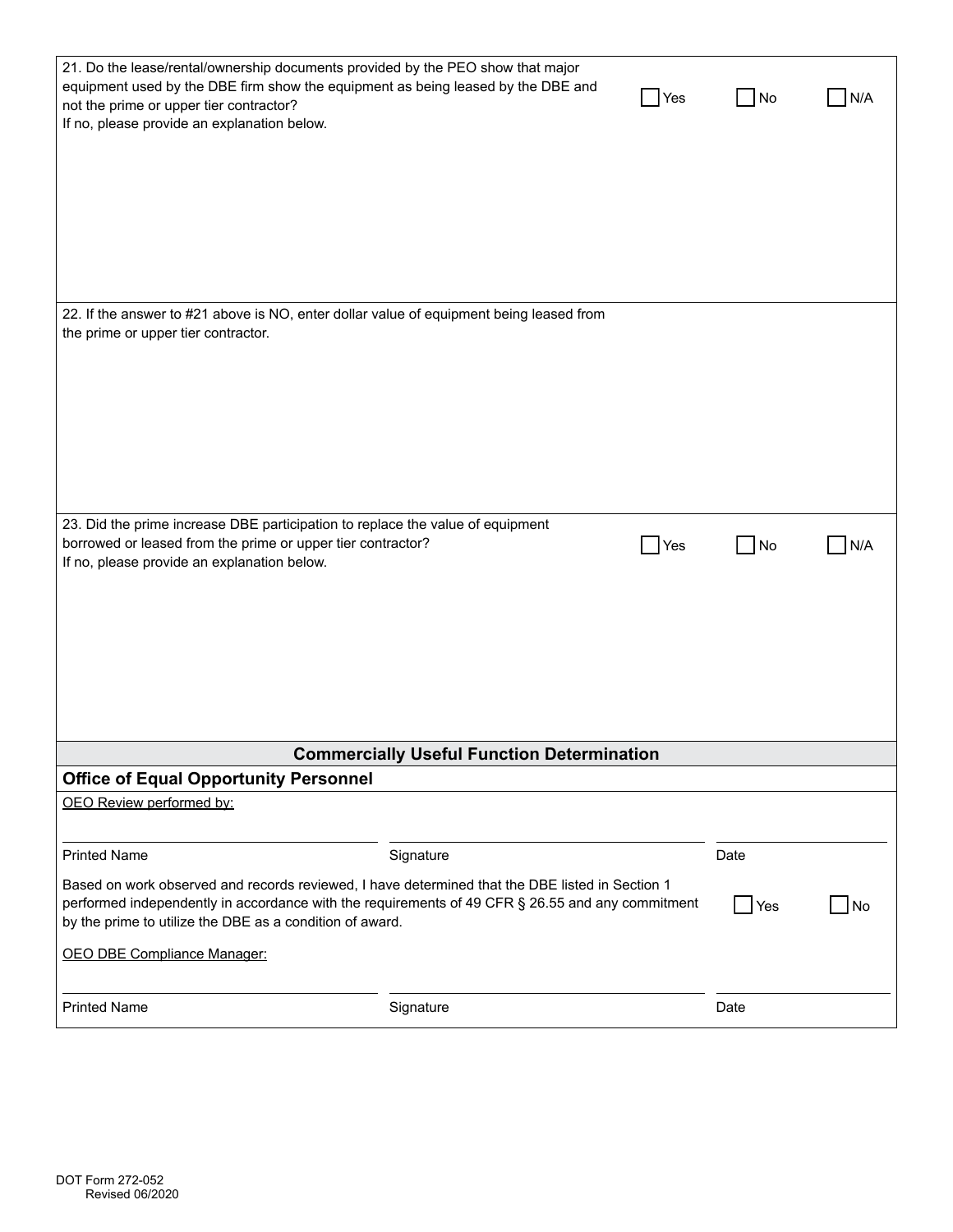### **Form Instructions**

#### **Section 1 – Project and Payment Data (to be completed by Project Engineer Office)**

Fill in the information in the corresponding boxes.

Under DBE Contract Type, select the box corresponding to the type of contract being performed by the DBE.

Under DBE Contract Arrangement, select the box corresponding to the work type being performed by the DBE according to the subcontract.

- 1. Indicate whether project changes have affected the work scopes of the DBE that would in turn affect the DBE commitment.
- 2. List the dollar amount of any work committed to the DBE firm that was not performed because of termination, partial termination, underrun, or substitution by another subcontractor or DBE firm without WSDOT prior written consent.
- 3. If concurrence was not obtained, indicate if payment was withheld for the work item originally committed to the DBE, but not performed by them.
- 4. Indicate whether the DBE subcontracted more than 30% of its subcontract to other firms.
- 5. Indicate whether countable participation was adjusted to account for any work subcontracted by the DBE to a non-DBE firm.
- 6. For any underrun in commitment, the prime is required to submit good faith effort documentation showing their efforts to obtain DBE participation after contract award. Indicate whether any good faith effort submission was approved.

#### **Section 2 – Project Engineer Office/Local Agency Observations and Interviews**

- 1. Indicate whether the person supervising the DBE employee while on the project site is the DBE owner or another DBE employee acting as a Site Supervisor.
- 2. For this question, indicate if the DBE employee being interviewed has their work directed by their supervisor and not the Prime.
- 3. The DBE employee should be working exclusively for the DBE firm and no one else associated with this project. If the employee indicates they also work for another contractor on this project, the answer is "NO".
- 4. If the DBE Site Supervisor indicates they were hired specifically for this job and/or does not know if they will continue to work for the DBE firm after this project is complete, the answer is "NO".
- 5. The DBE Site Supervisor should be working exclusively for the DBE firm and no one else associated with this project. If the site supervisor indicates they also work for another contractor on this project, the answer is "NO".
- 6. Indicate whether, through your observation and IDR documentation, the DBE Site Supervisor is on the project supervising the DBE employees whenever they are performing work on the project.
- 7. Indicate whether the DBE firm is performing the work the way the DBE owner/supervisor is directing the work to be done or if the prime is telling the DBE firm how to perform the functions of their subcontract work.
- 8. Look for whether anyone is helping the DBE firm complete their subcontract work because of a lack of knowledge, training, and/or experience on the part of the DBE employees or DBE owner/supervisor.
- 9. Indicate whether the DBE firm work is associated with a specific work scope(s) and that they are actually performing that work. If the work item is a partial piece of the overall work scope, indicate whether the firm is working on a specific portion of that partial work item without assistance from other firms on the project.
- 10. Look at large pieces of equipment such as vehicles, trailers, large generators, etc. to see whether they are marked in some way as belonging to the DBE firm.
- 11. Indicate whether vehicle registrations and/or lease/rental agreements were reviewed on-site to ensure the equipment does not belong to, or is being leased/rented from, the prime or upper tier subcontractor.
- 12. Indicate whether the DBE owner/supervisor is providing supervision of large equipment operations performed by the DBE.
- 13. For materials deliveries specific to the DBE work scopes, indicate whether an employee of the DBE firm was on-site at the time of delivery to receive their materials.
- 14. Indicate whether the DBE firm utilized their own employees and equipment to move their materials from a storage site to the project site. If the DBE firm borrowed equipment from the prime, the answer is "NO".
- 15. Document whether the trucking/hauling operations associated with a DBE owner-operator trucking firm are being performed by the DBE owner.
- 16. When DBE trucking is being performed by DBE trucks, at least one of those trucks has to be owned or long-term leased (as indicated by the truck registration as either registered or legal owner) by the DBE firm. If at least one DBE owned truck is not onsite at all times DBE trucking is being performed, answer "No".

DOT Form 272-052 Revised 06/2020